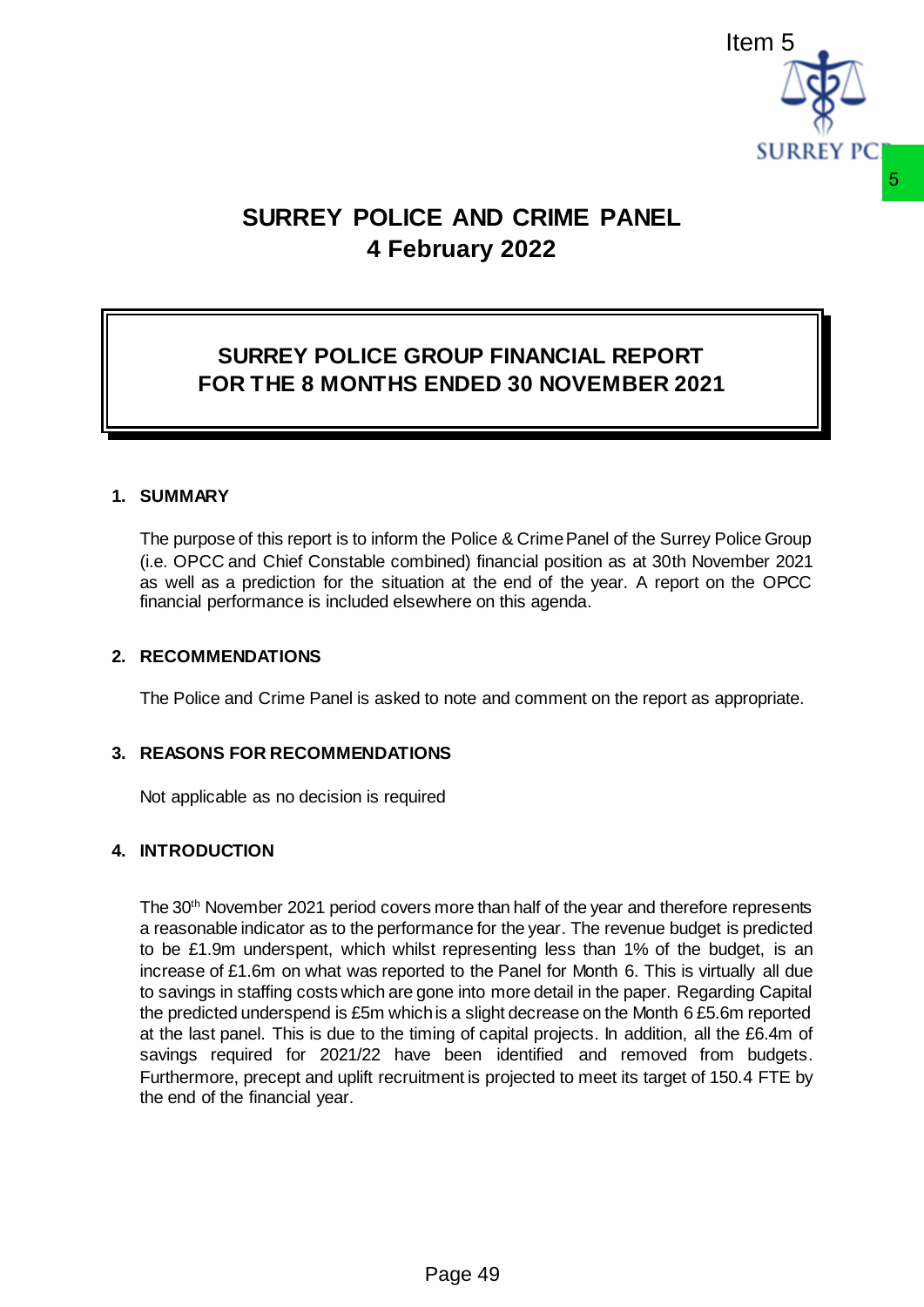## **5. REVENUE FINANCIAL PERFORMANCE AS AT 30TH NOVEMBER 2021**

| Month 6<br>261.7<br>261.4<br>2.8<br>258.9<br>261.7<br>Month 8<br>258.9<br>2.8<br>259.8<br>Change<br>Explanation for Movement in the Variance between Month 6 and Month 8<br>below Police and Staff pay are the biggest contributors to the variance:<br><b>Police</b><br><b>Police</b><br>Total<br><b>Officer</b><br><b>Staff Pay</b><br>Pay<br>£000<br>£000<br><b>Month 6 Variance</b><br>(183)<br>(1,831)<br>(1,648)<br><b>Month 8 Variance</b><br>(2,890)<br>(644)<br>(3,534)<br><b>Movement</b><br>1,242<br>461<br>(1,703) | As the variance has changed significantly between Month 6 and Month 8 it was cons<br>that some additional information would be useful for the panel. As can be seen in th                                                                                                                                                                                                                                                                   |  | 2021/22<br><b>PCC</b><br><b>Budget £m</b> | 2021/22<br><b>Force</b><br><b>Budget £m</b> | 2021/22<br><b>Total</b><br><b>Budget £m</b> | 2021/22<br>Projected<br>Outturn £m | <b>Projected</b><br>Variance<br>£m |
|--------------------------------------------------------------------------------------------------------------------------------------------------------------------------------------------------------------------------------------------------------------------------------------------------------------------------------------------------------------------------------------------------------------------------------------------------------------------------------------------------------------------------------|---------------------------------------------------------------------------------------------------------------------------------------------------------------------------------------------------------------------------------------------------------------------------------------------------------------------------------------------------------------------------------------------------------------------------------------------|--|-------------------------------------------|---------------------------------------------|---------------------------------------------|------------------------------------|------------------------------------|
|                                                                                                                                                                                                                                                                                                                                                                                                                                                                                                                                |                                                                                                                                                                                                                                                                                                                                                                                                                                             |  |                                           |                                             |                                             |                                    | (0.3)                              |
|                                                                                                                                                                                                                                                                                                                                                                                                                                                                                                                                |                                                                                                                                                                                                                                                                                                                                                                                                                                             |  |                                           |                                             |                                             |                                    | (1.9)                              |
|                                                                                                                                                                                                                                                                                                                                                                                                                                                                                                                                |                                                                                                                                                                                                                                                                                                                                                                                                                                             |  |                                           |                                             |                                             |                                    | (1.6)                              |
| recruitment was skewed to the later part of the year thereby increasing the budget a<br>one off.<br>however, these posts will be filled in time making the saving one off.<br>Further detail on the Month 8 revenue budget<br>The table below sets out a breakdown of the estimated year end variance as at Mo                                                                                                                                                                                                                 | The variance improvement in Police Officer pay is mainly due to the way that the nev<br>intake had been forecast. The forecast budget included the new starters being pa<br>Police Constable rate of pay whereas they are paid a lower probationary rate. In add<br>However, in time these recruits will become Police Constables and so the saving<br>Regarding staff the variance is being driven by a larger than expected volume of vac |  |                                           |                                             |                                             |                                    |                                    |
|                                                                                                                                                                                                                                                                                                                                                                                                                                                                                                                                |                                                                                                                                                                                                                                                                                                                                                                                                                                             |  |                                           |                                             |                                             |                                    |                                    |
|                                                                                                                                                                                                                                                                                                                                                                                                                                                                                                                                |                                                                                                                                                                                                                                                                                                                                                                                                                                             |  |                                           |                                             |                                             |                                    |                                    |
|                                                                                                                                                                                                                                                                                                                                                                                                                                                                                                                                |                                                                                                                                                                                                                                                                                                                                                                                                                                             |  |                                           |                                             |                                             |                                    |                                    |
|                                                                                                                                                                                                                                                                                                                                                                                                                                                                                                                                |                                                                                                                                                                                                                                                                                                                                                                                                                                             |  |                                           |                                             |                                             |                                    |                                    |
|                                                                                                                                                                                                                                                                                                                                                                                                                                                                                                                                |                                                                                                                                                                                                                                                                                                                                                                                                                                             |  |                                           |                                             |                                             |                                    |                                    |
|                                                                                                                                                                                                                                                                                                                                                                                                                                                                                                                                |                                                                                                                                                                                                                                                                                                                                                                                                                                             |  |                                           |                                             |                                             |                                    |                                    |
|                                                                                                                                                                                                                                                                                                                                                                                                                                                                                                                                |                                                                                                                                                                                                                                                                                                                                                                                                                                             |  |                                           |                                             |                                             |                                    |                                    |
|                                                                                                                                                                                                                                                                                                                                                                                                                                                                                                                                |                                                                                                                                                                                                                                                                                                                                                                                                                                             |  |                                           |                                             |                                             |                                    |                                    |

#### Explanation for Movement in the Variance between Month 6 and Month 8

As the variance has changed significantly between Month 6 and Month 8 it was considered that some additional information would be useful for the panel. As can be seen in the table below Police and Staff pay are the biggest contributors to the variance:

|                         | <b>Police</b><br><b>Officer</b><br>Pay<br>£000 | <b>Police</b><br><b>Staff Pay</b><br>£000 | Гotal   |
|-------------------------|------------------------------------------------|-------------------------------------------|---------|
| <b>Month 6 Variance</b> | (1,648)                                        | (183)                                     | (1,831) |
| <b>Month 8 Variance</b> | (2,890)                                        | 644                                       | (3,534) |
| <b>Movement</b>         | 1,242                                          | 461                                       | ,703    |

The variance improvement in Police Officer pay is mainly due to the way that the new Uplift intake had been forecast. The forecast budget included the new starters being paid at a Police Constable rate of pay whereas they are paid a lower probationary rate. In additional recruitment was skewed to the later part of the year thereby increasing the budget saving. However, in time these recruits will become Police Constables and so the saving is only one off.

Regarding staff the variance is being driven by a larger than expected volume of vacancies however, these posts will be filled in time making the saving one off.

#### Further detail on the Month 8 revenue budget

The table below sets out a breakdown of the estimated year end variance as at Month 8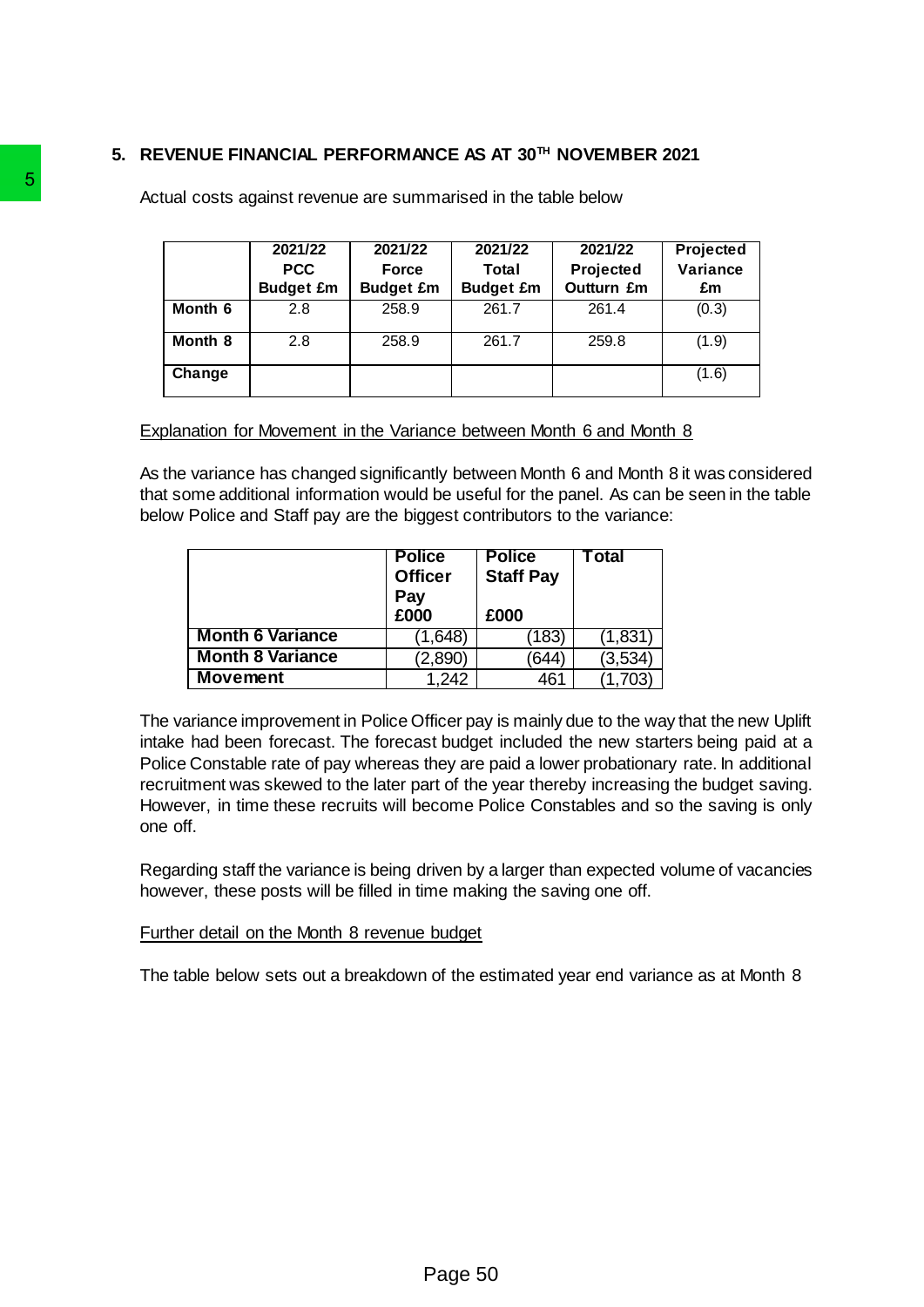| <b>Nov-21</b>                            | <b>Year to Date</b> |                | <b>Full Year</b> |                |
|------------------------------------------|---------------------|----------------|------------------|----------------|
|                                          | Actual £'000        | Forecast £'000 | Budget £'000     | Variance £'000 |
| Payroll                                  | 153,551             | 216,728        | 218,938          | (2, 21)        |
| Premises Related Expenditure             | 7.258               | 11,542         | 11,819           | 5<br>(27)      |
| Transport Related Expenditure            | 3.842               | 5,569          | 4.948            | 622            |
| Supplies & Services                      | 24,135              | 36,459         | 33,527           | 2,932          |
| Capital financing and Finacial Reporting | 128                 | 6,804          | 5,857            | 947            |
| Grants & Income                          | (19, 381)           | (17,318)       | (13, 363)        | (3,955)        |
| <b>Total</b>                             | 169,532             | 259,784        | 261,726          | (1, 942)       |

#### a) Wages and Salaries

| Premises Related Expenditure                                                                                                                                                                                                                                                                                                                                                                                                                                                                                                                                                                                           | 7,258        | 11,542         | 11,819           | $\overline{5}$<br>(27) |
|------------------------------------------------------------------------------------------------------------------------------------------------------------------------------------------------------------------------------------------------------------------------------------------------------------------------------------------------------------------------------------------------------------------------------------------------------------------------------------------------------------------------------------------------------------------------------------------------------------------------|--------------|----------------|------------------|------------------------|
| Transport Related Expenditure                                                                                                                                                                                                                                                                                                                                                                                                                                                                                                                                                                                          | 3,842        | 5,569          | 4,948            | 622                    |
| Supplies & Services                                                                                                                                                                                                                                                                                                                                                                                                                                                                                                                                                                                                    | 24,135       | 36,459         | 33,527           | 2,932                  |
| Capital financing and Finacial Reporting                                                                                                                                                                                                                                                                                                                                                                                                                                                                                                                                                                               | 128          | 6,804          | 5,857            | 947                    |
| Grants & Income                                                                                                                                                                                                                                                                                                                                                                                                                                                                                                                                                                                                        | (19, 381)    | (17,318)       | (13, 363)        | (3,955)                |
| <b>Total</b>                                                                                                                                                                                                                                                                                                                                                                                                                                                                                                                                                                                                           | 169,532      | 259,784        | 261,726          | (1, 942)               |
| <b>Wages and Salaries</b><br>Payroll is the largest expense incurred by the Force and is broken down in the table<br>below:                                                                                                                                                                                                                                                                                                                                                                                                                                                                                            |              |                |                  |                        |
| <b>Nov-21</b>                                                                                                                                                                                                                                                                                                                                                                                                                                                                                                                                                                                                          | Year to Date |                | <b>Full Year</b> |                        |
|                                                                                                                                                                                                                                                                                                                                                                                                                                                                                                                                                                                                                        | Actual £'000 | Forecast £'000 | Budget £'000     | Variance £'000         |
| <b>Police Officer Pay</b>                                                                                                                                                                                                                                                                                                                                                                                                                                                                                                                                                                                              | 92,405       | 123,714        | 126,604          | (2,890)                |
| <b>Police Officer Overtime</b>                                                                                                                                                                                                                                                                                                                                                                                                                                                                                                                                                                                         | 3,611        | 5,953          | 4,890            | 1,063                  |
| <b>Police Staff Pay</b>                                                                                                                                                                                                                                                                                                                                                                                                                                                                                                                                                                                                | 51,454       | 77,970         | 78,614           | (644)                  |
| <b>Police Staff Overtime</b>                                                                                                                                                                                                                                                                                                                                                                                                                                                                                                                                                                                           | 967          | 1,485          | 1,160            | 326                    |
| Other Employee Expenses                                                                                                                                                                                                                                                                                                                                                                                                                                                                                                                                                                                                | 3,012        | 4,410          | 4,313            | 98                     |
| Temporary or Agency Staff                                                                                                                                                                                                                                                                                                                                                                                                                                                                                                                                                                                              | 808          | 1,026          | 605              | 421                    |
| Restructure, Training & Conference Costs                                                                                                                                                                                                                                                                                                                                                                                                                                                                                                                                                                               | 1,294        | 2,169          | 2,753            | (584)                  |
| <b>Total</b>                                                                                                                                                                                                                                                                                                                                                                                                                                                                                                                                                                                                           | 153,551      | 216,727        | 218,938          | (2,211)                |
| staff sickness, requirements to assist and vacancies. It is unlikely that the situation<br>will improve for the rest of the year – particularly given the Covid pressures at the<br>moment.<br>Agency and temporary staff costs although forecast to be above budget are still<br>£1.4m lower than they were last year. Almost all the overspend for the year is in<br><b>Operations Protective Services.</b><br>The underspend in Training & Restructuring costs is almost wholly down to Police<br>Now and DHEP university fees being less than anticipated which is linked to timing<br>of recruitment and courses. |              |                |                  |                        |
| Non-Pay Budgets                                                                                                                                                                                                                                                                                                                                                                                                                                                                                                                                                                                                        |              |                |                  |                        |
| The current actuals and projected outturn for these budgets are summarised in the<br>table below:                                                                                                                                                                                                                                                                                                                                                                                                                                                                                                                      |              |                |                  |                        |
|                                                                                                                                                                                                                                                                                                                                                                                                                                                                                                                                                                                                                        | Page 51      |                |                  |                        |

#### b) Non-Pay Budgets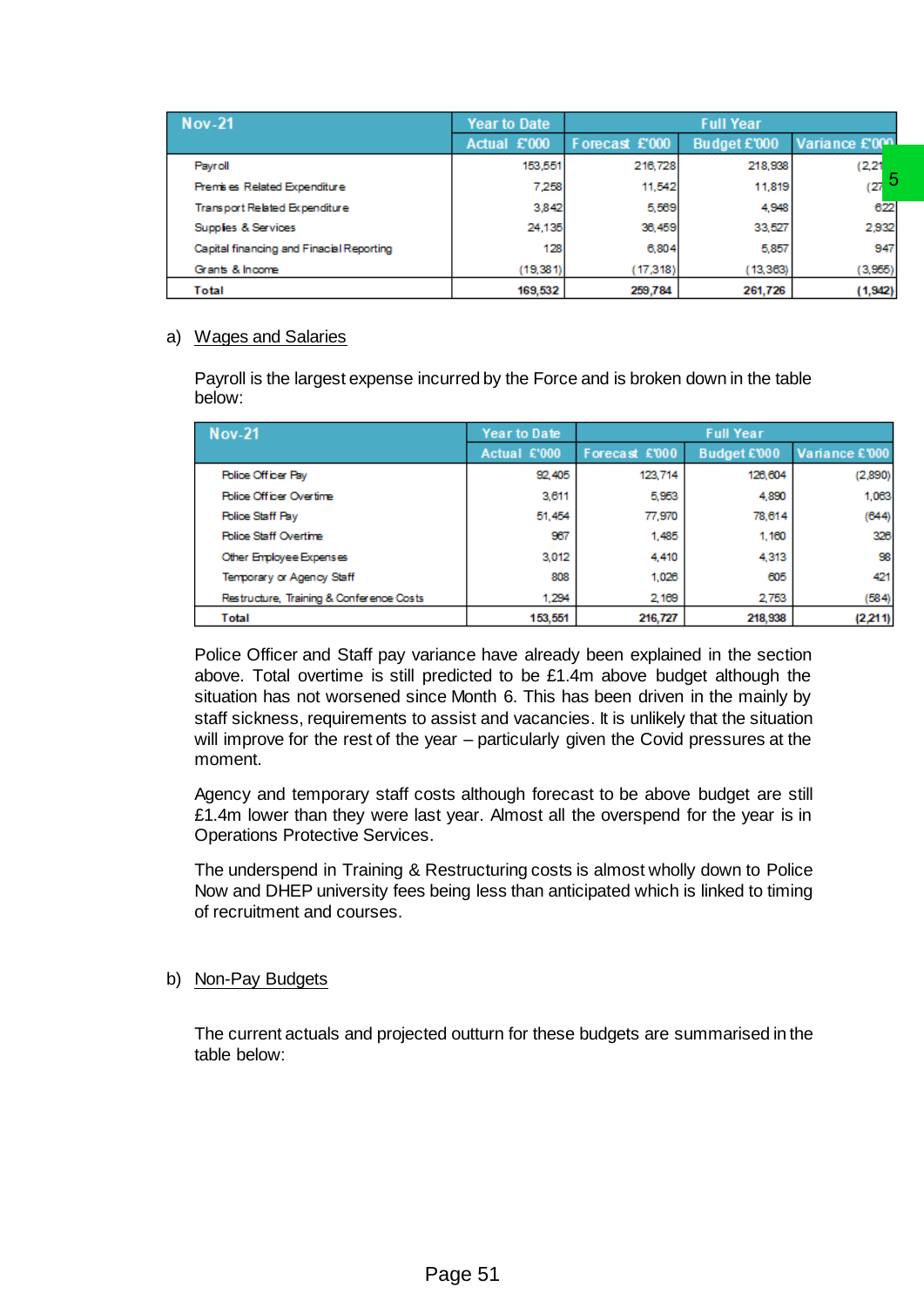|                            | <b>Nov-21</b>                                                                                                                                                                                                                                                                                                                                                                                                                                                                                                                                                                                                                                                                                                                                                                                                                                                                                                                                                                                                                                                                                                                                                                                                                                                                                                                                                                                                                                                                                                                                                                           | <b>Year to Date</b> |                     | <b>Full Year</b>    |                |
|----------------------------|-----------------------------------------------------------------------------------------------------------------------------------------------------------------------------------------------------------------------------------------------------------------------------------------------------------------------------------------------------------------------------------------------------------------------------------------------------------------------------------------------------------------------------------------------------------------------------------------------------------------------------------------------------------------------------------------------------------------------------------------------------------------------------------------------------------------------------------------------------------------------------------------------------------------------------------------------------------------------------------------------------------------------------------------------------------------------------------------------------------------------------------------------------------------------------------------------------------------------------------------------------------------------------------------------------------------------------------------------------------------------------------------------------------------------------------------------------------------------------------------------------------------------------------------------------------------------------------------|---------------------|---------------------|---------------------|----------------|
|                            |                                                                                                                                                                                                                                                                                                                                                                                                                                                                                                                                                                                                                                                                                                                                                                                                                                                                                                                                                                                                                                                                                                                                                                                                                                                                                                                                                                                                                                                                                                                                                                                         | Actual £'000        | Forecast £'000      | <b>Budget £'000</b> | Variance £'000 |
|                            | Premises Related Expenditure                                                                                                                                                                                                                                                                                                                                                                                                                                                                                                                                                                                                                                                                                                                                                                                                                                                                                                                                                                                                                                                                                                                                                                                                                                                                                                                                                                                                                                                                                                                                                            | 7,258               | 11,542              | 11,819              | (277)          |
| 5                          | <b>Transport Related Expenditure</b>                                                                                                                                                                                                                                                                                                                                                                                                                                                                                                                                                                                                                                                                                                                                                                                                                                                                                                                                                                                                                                                                                                                                                                                                                                                                                                                                                                                                                                                                                                                                                    | 3,842               | 5,569               | 4,948               | 622            |
|                            | Supplies & Services                                                                                                                                                                                                                                                                                                                                                                                                                                                                                                                                                                                                                                                                                                                                                                                                                                                                                                                                                                                                                                                                                                                                                                                                                                                                                                                                                                                                                                                                                                                                                                     | 24,135              | 36,459              | 33,527              | 2,932          |
|                            | Capital Financing and Financial Reporting                                                                                                                                                                                                                                                                                                                                                                                                                                                                                                                                                                                                                                                                                                                                                                                                                                                                                                                                                                                                                                                                                                                                                                                                                                                                                                                                                                                                                                                                                                                                               | 128                 | 6,804               | 5,857               | 947            |
|                            | Grants & Income<br><b>Total</b>                                                                                                                                                                                                                                                                                                                                                                                                                                                                                                                                                                                                                                                                                                                                                                                                                                                                                                                                                                                                                                                                                                                                                                                                                                                                                                                                                                                                                                                                                                                                                         | (19, 381)<br>15,981 | (17, 318)<br>43,057 | (13, 363)<br>42,788 | (3,955)<br>269 |
|                            |                                                                                                                                                                                                                                                                                                                                                                                                                                                                                                                                                                                                                                                                                                                                                                                                                                                                                                                                                                                                                                                                                                                                                                                                                                                                                                                                                                                                                                                                                                                                                                                         |                     |                     |                     |                |
| deferred<br>Precept paper. | The reasons for significant variances are as follows:<br>£200k of the underspend on premises is because of a refund on rates for<br><b>Staines Police station.</b><br>Transport is projecting an overspend relating to increasing fuel costs<br>Supplies and services expenditure appears to have increased although a lot of<br>this is offset by additional grants and income. That said there are overspends<br>in legal costs both for claims and advice as well as consultant costs for the BTF<br>review.<br>Income is above budget due to additional grants received for areas such as<br>victim services and there has also been income from secondments and officers<br>posted to regional units<br>6. DELIVERY OF SAVINGS FOR 2021/22<br>Savings of £6.4m were required for 2021/22 and all of these have now been identified and<br>removed from budgets. These have been achieved in the following areas:<br>£2.6m capital expenditure to be funded by revenue now funded through borrowing or<br>£1.7m savings from individual areas such as reduction in insurance and storage costs,<br>reducing the size of the fleet etc<br>£2.1m from managing vacancies, pay growth and tighter budgetary control<br>Further savings will be required for future years and this is explored in more detail in the<br>7. PRECEPT AND UPLIFT INVESTMENT<br>The precept & uplift investment approved for 2021/22 allowed for the increase in police<br>officers and police staff. The following tables represent the forecast position against the<br>Op Uplift and precept investment. |                     |                     |                     |                |
|                            | Page 52                                                                                                                                                                                                                                                                                                                                                                                                                                                                                                                                                                                                                                                                                                                                                                                                                                                                                                                                                                                                                                                                                                                                                                                                                                                                                                                                                                                                                                                                                                                                                                                 |                     |                     |                     |                |

- £200k of the underspend on premises is because of a refund on rates for Staines Police station.
- Transport is projecting an overspend relating to increasing fuel costs
- Supplies and services expenditure appears to have increased although a lot of this is offset by additional grants and income. That said there are overspends in legal costs both for claims and advice as well as consultant costs for the BTF review.
- Income is above budget due to additional grants received for areas such as victim services and there has also been income from secondments and officers posted to regional units

## **6. DELIVERY OF SAVINGS FOR 2021/22**

- £2.6m capital expenditure to be funded by revenue now funded through borrowing or deferred
- £1.7m savings from individual areas such as reduction in insurance and storage costs, reducing the size of the fleet etc
- £2.1m from managing vacancies, pay growth and tighter budgetary control

## **7. PRECEPT AND UPLIFT INVESTMENT**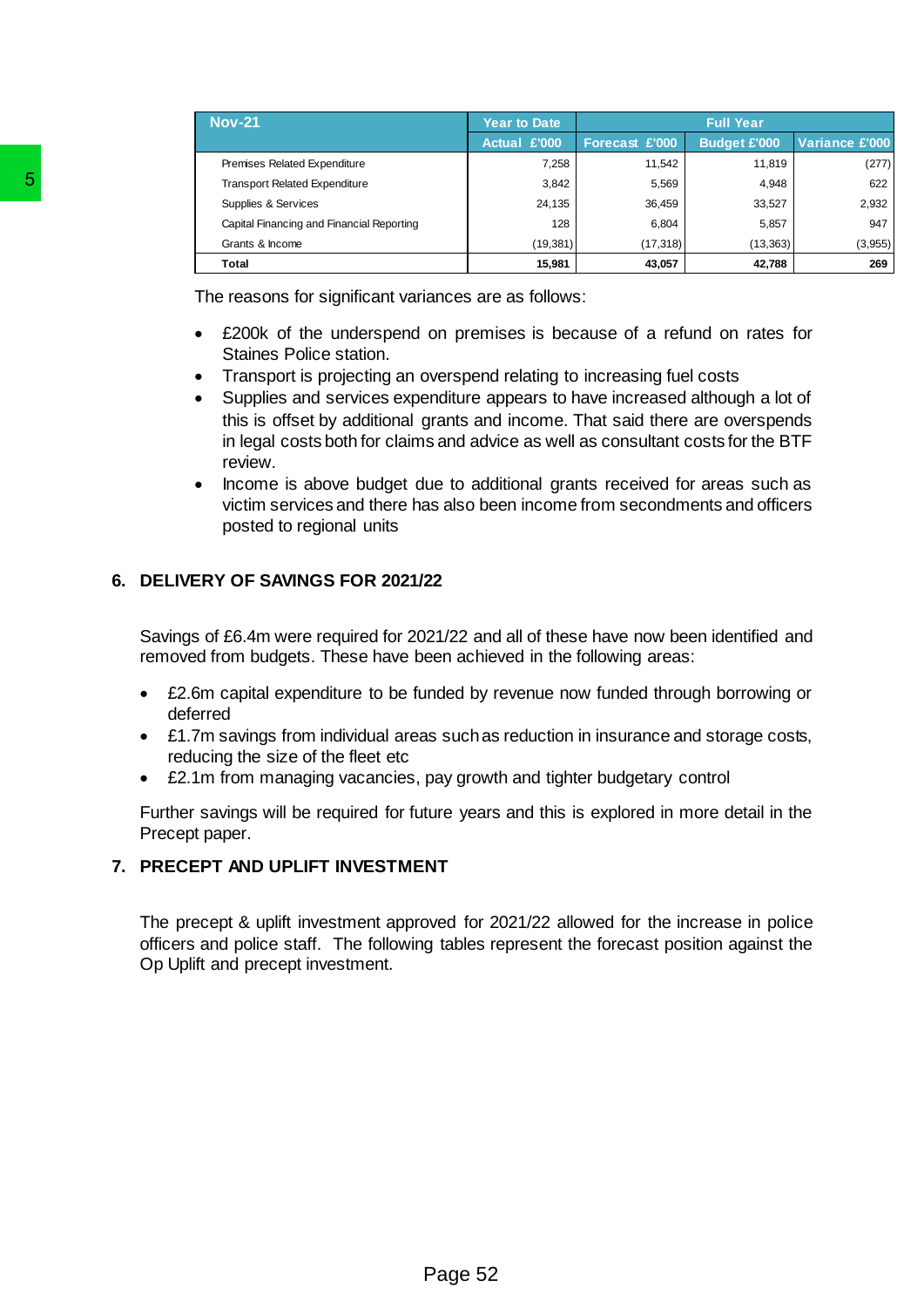| <b>Op Uplift Precept Investment</b> | Year to Date | <b>Investment</b> | <b>Forecast</b> |
|-------------------------------------|--------------|-------------------|-----------------|
| 2021/22                             | M8           | provided          | At<br>31/3/22   |
| Employee Group                      | <b>FTE</b>   | FTE.              | FTE.            |
| Police Officers - Uplift growth *   | 73.4         | 73.4              | 73.4            |
| Police Officers - Precept growth    | 10.0         | 10.0              | 10.0            |
| Police Staff - Precept growth       | 55.0         | 67.0              | 67.0            |
| Total                               | 138.4        | 150.4             | 150.4           |

| Employee Group<br>Police Officers - Uplift growth *<br>Police Officers - Precept growth<br>Police Staff - Precept growth<br><b>Total</b><br>*Note the police officer figure represents the May to October intakes and the Uplift target will be met<br>first, followed by precept.<br><b>Op Uplift Precept Investment</b><br>2021/22<br>Employee Group                                                                                                                                                                                                                                            | <b>FTE</b><br><b>Investment</b> | 73.4<br>10.0<br>55.0<br>138.4 | <b>FTE</b>      | 73.4<br>10.0<br>67.0<br>150.4 | <b>FTE</b><br>73.4<br>10.0<br>67.0<br>150.4 |
|---------------------------------------------------------------------------------------------------------------------------------------------------------------------------------------------------------------------------------------------------------------------------------------------------------------------------------------------------------------------------------------------------------------------------------------------------------------------------------------------------------------------------------------------------------------------------------------------------|---------------------------------|-------------------------------|-----------------|-------------------------------|---------------------------------------------|
|                                                                                                                                                                                                                                                                                                                                                                                                                                                                                                                                                                                                   |                                 |                               |                 |                               |                                             |
|                                                                                                                                                                                                                                                                                                                                                                                                                                                                                                                                                                                                   |                                 |                               |                 |                               |                                             |
|                                                                                                                                                                                                                                                                                                                                                                                                                                                                                                                                                                                                   |                                 |                               |                 |                               |                                             |
|                                                                                                                                                                                                                                                                                                                                                                                                                                                                                                                                                                                                   |                                 |                               |                 |                               |                                             |
|                                                                                                                                                                                                                                                                                                                                                                                                                                                                                                                                                                                                   |                                 |                               |                 |                               |                                             |
|                                                                                                                                                                                                                                                                                                                                                                                                                                                                                                                                                                                                   |                                 |                               |                 |                               |                                             |
|                                                                                                                                                                                                                                                                                                                                                                                                                                                                                                                                                                                                   |                                 |                               |                 |                               |                                             |
|                                                                                                                                                                                                                                                                                                                                                                                                                                                                                                                                                                                                   |                                 |                               | <b>Forecast</b> |                               | <b>Variance</b>                             |
|                                                                                                                                                                                                                                                                                                                                                                                                                                                                                                                                                                                                   | provided                        |                               | At 31/3/22      |                               | <b>M8</b>                                   |
|                                                                                                                                                                                                                                                                                                                                                                                                                                                                                                                                                                                                   | £m                              |                               | £               |                               | £                                           |
| Police Officers - Uplift growth                                                                                                                                                                                                                                                                                                                                                                                                                                                                                                                                                                   |                                 | 4.1                           |                 | 4.1                           | 0.0                                         |
| Police Officers - Precept growth                                                                                                                                                                                                                                                                                                                                                                                                                                                                                                                                                                  |                                 | 0.5                           |                 | 0.5                           | 0.0                                         |
| Police Staff - Precept growth                                                                                                                                                                                                                                                                                                                                                                                                                                                                                                                                                                     |                                 | 2.6                           |                 | 1.8                           | (0.8)                                       |
| Non Pay                                                                                                                                                                                                                                                                                                                                                                                                                                                                                                                                                                                           |                                 | 0.9                           |                 | 0.9                           | 0.0                                         |
| <b>Associated Costs</b>                                                                                                                                                                                                                                                                                                                                                                                                                                                                                                                                                                           |                                 | 0.8                           |                 | 0.8                           | 0.0                                         |
| <b>Total</b>                                                                                                                                                                                                                                                                                                                                                                                                                                                                                                                                                                                      |                                 | 9.0                           |                 | 8.2                           | (0.8)                                       |
| Virtually all of the Investment will be delivered in year.                                                                                                                                                                                                                                                                                                                                                                                                                                                                                                                                        |                                 |                               |                 |                               |                                             |
|                                                                                                                                                                                                                                                                                                                                                                                                                                                                                                                                                                                                   |                                 |                               |                 |                               |                                             |
|                                                                                                                                                                                                                                                                                                                                                                                                                                                                                                                                                                                                   |                                 |                               |                 |                               |                                             |
|                                                                                                                                                                                                                                                                                                                                                                                                                                                                                                                                                                                                   |                                 |                               |                 |                               |                                             |
| <b>CAPITAL EXPENDITURE TO 30TH NOVEMBER 2021</b><br>The capital budget for 2021/22 was approved by the PCC in February 2021 totalling<br>£19.3m, with an additional £6.7m capital slippage from 2020/21 and SEROCU deferred<br>contribution of £1.0m making £27m in total. Subsequent to that projects totalling £1.8m<br>are unlikely to take place this financial year and will move in to 2022/23 and the ICT capital<br>program has reduced by £0.4m leading to a Capital Budget for 21/22 of a £24.8m.<br>Details of actual and estimated spend against budget are shown in the table below: |                                 |                               |                 |                               |                                             |
|                                                                                                                                                                                                                                                                                                                                                                                                                                                                                                                                                                                                   | 2021/22                         | 2021/22                       |                 | <b>Forecast</b>               |                                             |
|                                                                                                                                                                                                                                                                                                                                                                                                                                                                                                                                                                                                   | <b>Total Budget</b>             | <b>Forecast</b>               |                 | <b>Variance</b>               |                                             |
| <b>Capital Summary</b>                                                                                                                                                                                                                                                                                                                                                                                                                                                                                                                                                                            | £000                            | £000                          |                 | £000                          |                                             |
| <b>DDaT Strategy</b>                                                                                                                                                                                                                                                                                                                                                                                                                                                                                                                                                                              | 4,346                           |                               | 3,777           | (570)                         |                                             |
| ERP                                                                                                                                                                                                                                                                                                                                                                                                                                                                                                                                                                                               |                                 |                               | 15              | 15                            |                                             |
| Commercial and Finance Services                                                                                                                                                                                                                                                                                                                                                                                                                                                                                                                                                                   | 4,994                           |                               | 4,657           | (337)                         |                                             |
| <b>Specialist Crime</b>                                                                                                                                                                                                                                                                                                                                                                                                                                                                                                                                                                           | 1,624                           |                               | 1,411           | (213)                         |                                             |
| Operations                                                                                                                                                                                                                                                                                                                                                                                                                                                                                                                                                                                        | 892                             |                               | 1,125           | 233                           |                                             |
| Corporate Services                                                                                                                                                                                                                                                                                                                                                                                                                                                                                                                                                                                | 12,532                          |                               | 8,859           | (3,673)                       |                                             |
| Local Policing<br>Total                                                                                                                                                                                                                                                                                                                                                                                                                                                                                                                                                                           | 438<br>24,827                   |                               | 19,844          | (438)<br>(4,983)              |                                             |

## **8. CAPITAL EXPENDITURE TO 30TH NOVEMBER 2021**

| <b>Capital Summary</b>          | 2021/22<br><b>Total Budget</b><br>£000 | 2021/22<br><b>Forecast</b><br>£000 | <b>Forecast</b><br><b>Variance</b><br>£000 |
|---------------------------------|----------------------------------------|------------------------------------|--------------------------------------------|
| <b>DDaT Strategy</b>            | 4,346                                  | 3,777                              | (570)                                      |
| ERP                             |                                        | 15                                 | 15                                         |
| Commercial and Finance Services | 4,994                                  | 4,657                              | (337)                                      |
| <b>Specialist Crime</b>         | 1,624                                  | 1,411                              | (213)                                      |
| Operations                      | 892                                    | 1,125                              | 233                                        |
| Corporate Services              | 12,532                                 | 8,859                              | (3,673)                                    |
| Local Policing                  | 438                                    |                                    | (438)                                      |
| Total                           | 24,827                                 | 19,844                             | (4,983)                                    |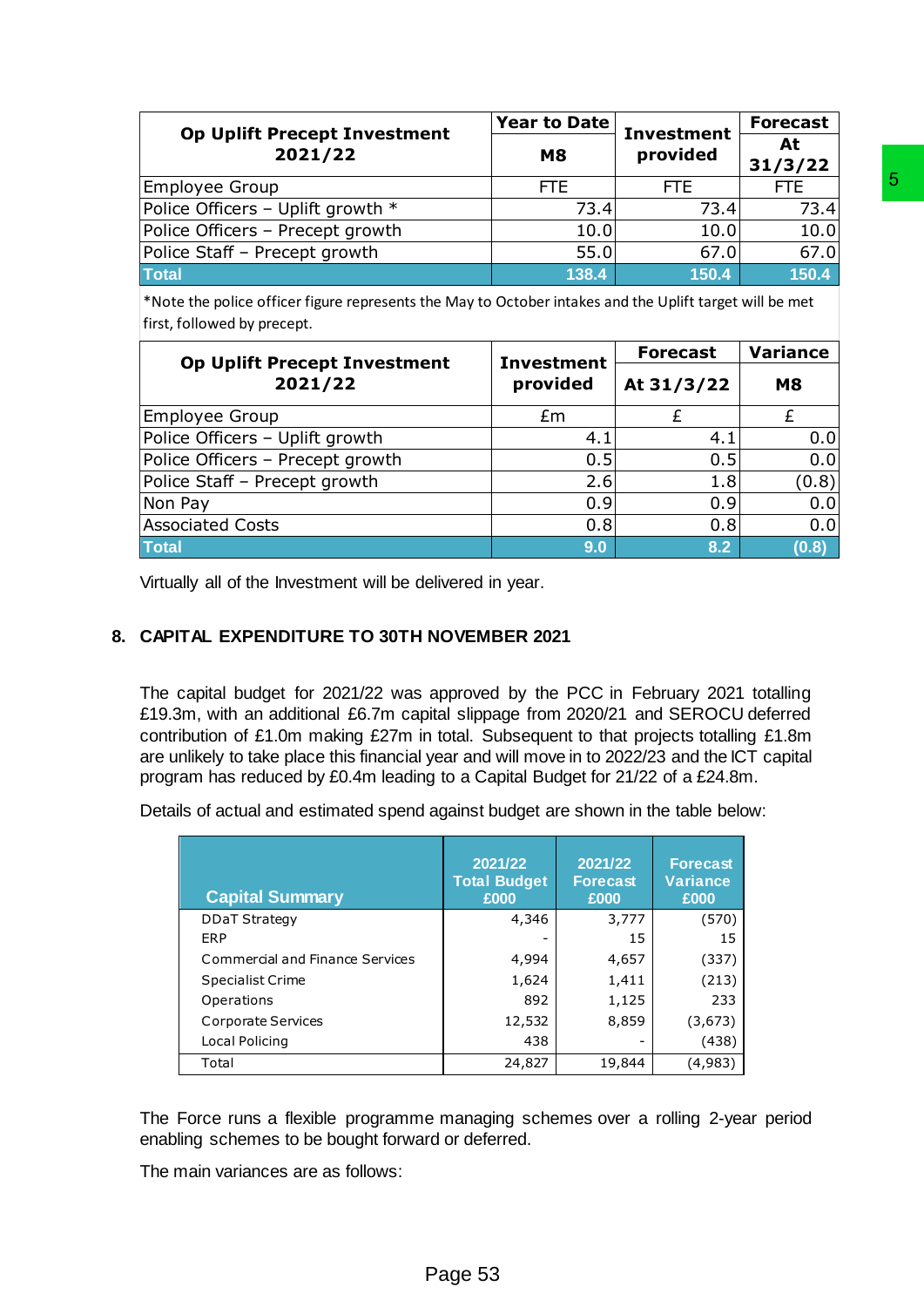- ICT Underspends in Service Management platform, Firewall, and server replacement.
- Commercial Services Most of the underspend relates to the Caterham roof replacement as not all the works have been started. This is offset in part by additional works required for custody.
- Specialist Crime The underspend is due to a revision of capital plans which may result in a request for the budget to be moved into the following year.
- Operations The estimated overspend is mainly due to additional investment in SCP camera partnership which is funded by additional income received.
- Corporate Services Review of BTF has delayed the original plan resulting in an underspend. This will slip into next year.
- Local Policing The estimated underspend relates to Storm. Although these costs have been incurred, they have not been capitalised yet

The Home Office only provides a grant of £0.2m for Police Capital Expenditure. Hence of the budgeted £24.8m of capital expenditure, it is anticipated that £17.2m will be funded from borrowing, £3.1m from revenue with the remaining £4.3m from Capital Receipts and £200k from Government Grant. If projects are deferred into the following year, then the level of potential borrowing will fall. No external borrowing has been taken out so far in this financial year. For the model of control the model of the model of the model of the model of the model of the model of the model of the model of the model of the model of the model of the model of the model of the model of the model of th

## **9. CONCLUSION AND CHALLENGES**

As can be seen from the report, based on the predictions made, the Force should end the year with an underspend representing 0.7% of the overall budget. This has been driven by prudent budgeting which has resulted in one off savings mainly from pay.

Assuming this continues to end of the year this will be used to replenish the "Cost of Change" reserve of which £2m is being used to fund one off organisation improvements to drive further longer-term efficiencies and savings in 2022/23. These are attached as to this report as Appendix A.

In addition, all the savings for 21/22 have been identified and removed from budgets and the Uplift and Precept investment is proceeding to plan.

The underspend on capital has increased mainly through slippage in the rather than savings – however this does mean that additional borrowing can be deferred into the future.

That said there are still a number of risks which need to be monitored closely as they could impact the final outturn for this year. The main ones are as follows:

- Covid 19 is still having an impact and pressures may get worse. There has been no word on additional funding for this from Government
- Forensics costs continue to rise due to increased use and price. So far this is £173k over budget and may rise further
- Inflation and particularly increases in costs for fuel and energy may have a bigger impact than anticipated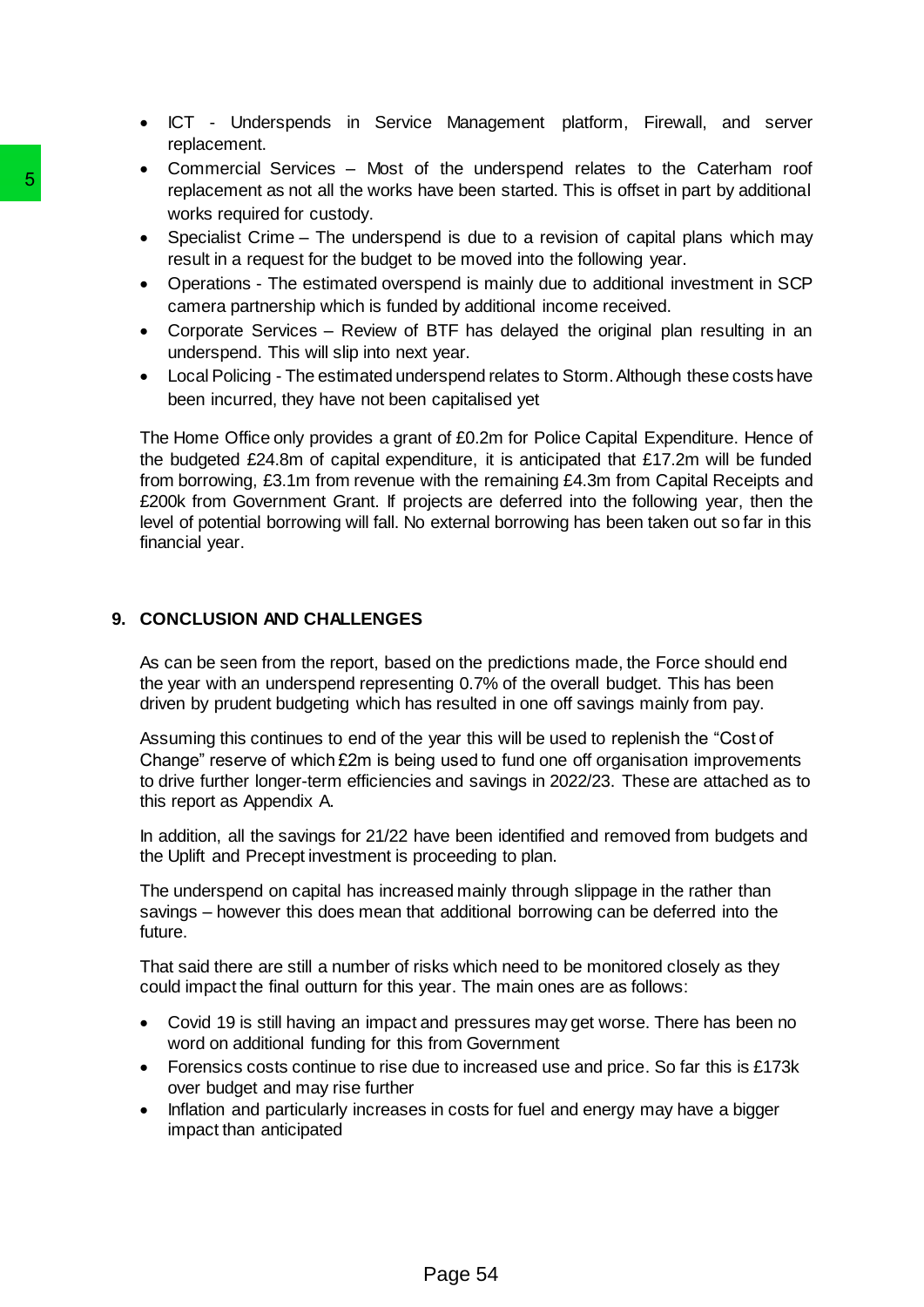The biggest challenge however remains the need to identify savings to deal with budget pressures from 2022/23 onwards driven primarily by increasing staff costs, demand, and inflation.

## **10. PROPOSAL**

It is proposed that the Police and Crime Panel note and comment on the report as appropriate. Strime Panel note and comment on the report as<br>an, OPCC Treasurer<br>i.<br><u>@surrey.pnn.police.uk</u>

## **11. CONTACT INFORMATION**

| <b>Lead Officer:</b>           | Kelvin Menon, OPCC Treasurer      |
|--------------------------------|-----------------------------------|
| Telephone Number: 07870 378553 |                                   |
| E-mail:                        | kelvin.menon@surrey.pnn.police.uk |